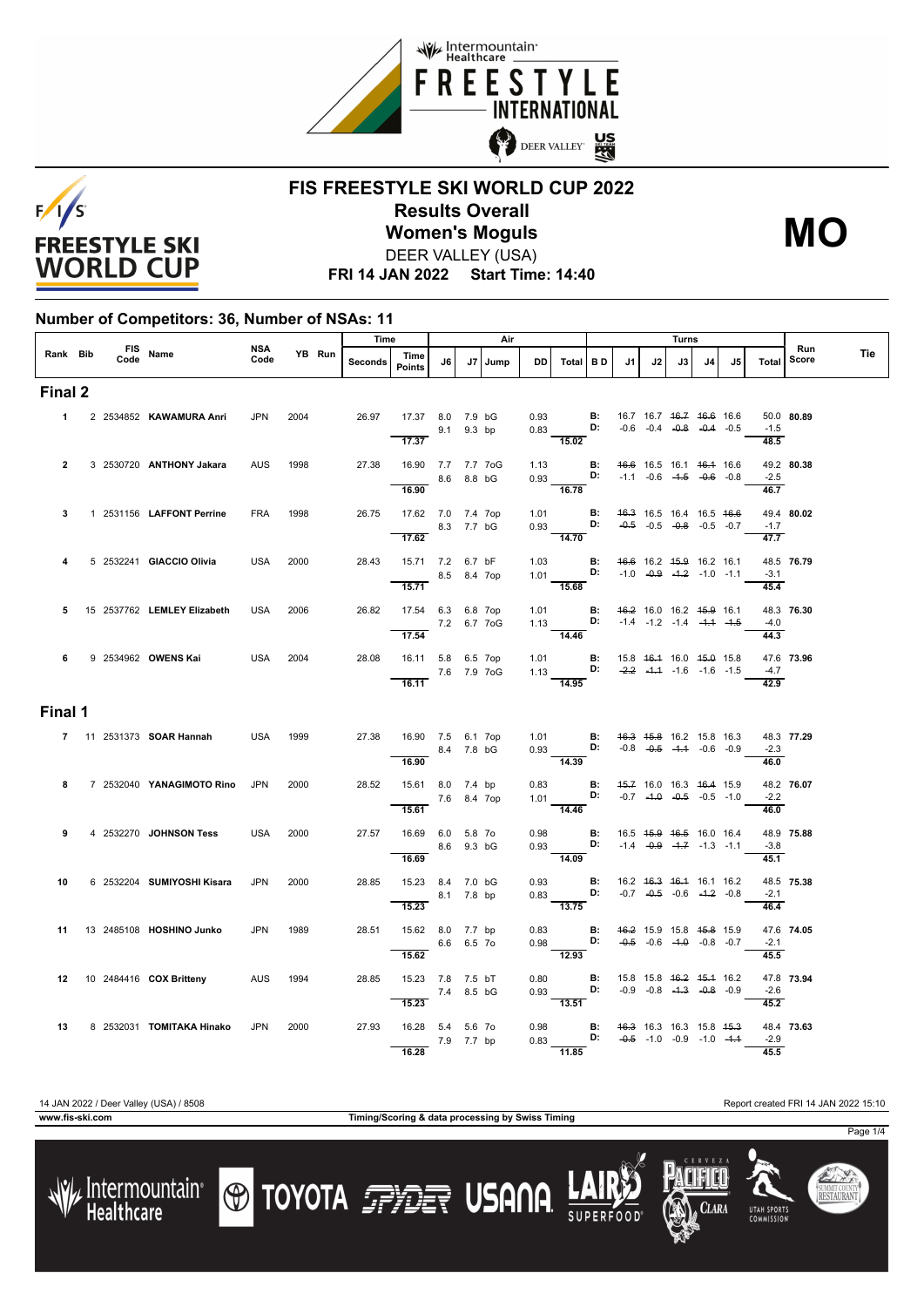



### **FIS FREESTYLE SKI WORLD CUP 2022 Results Overall** DEER VALLEY (USA) **Women's Moguls MO**

**FRI 14 JAN 2022 Start Time: 14:40**

|          |               |                                            |                    |      |        | Time    |                             |     |                         | Air  |              |                                                                        |                 |                                               |                                                                           | Turns |    |    |                            |              |     |
|----------|---------------|--------------------------------------------|--------------------|------|--------|---------|-----------------------------|-----|-------------------------|------|--------------|------------------------------------------------------------------------|-----------------|-----------------------------------------------|---------------------------------------------------------------------------|-------|----|----|----------------------------|--------------|-----|
| Rank Bib | Code          | FIS Name                                   | <b>NSA</b><br>Code |      | YB Run | Seconds | Time<br><b>Points</b>       | J6  | J7                      | Jump | DD           | Total   BD                                                             |                 | J1                                            | J2                                                                        | J3    | J4 | J5 | Total                      | Run<br>Score | Tie |
| 14       |               | 19 2529064 KAUF Jaelin                     | <b>USA</b>         | 1996 |        | 26.75   | 17.62 7.6<br>17.62          |     | 8.3 bG<br>4.6  4.9  7op |      | 0.93<br>1.01 | 12.17                                                                  | <b>B:</b><br>D: |                                               | 16.2 45.9 46.4 16.2 16.1<br>$-4.5$ $-1.7$ $-1.5$ $-1.8$ $-2.3$            |       |    |    | $-5.0$<br>43.5             | 48.5 73.29   |     |
| 15       |               | 14 2484720 DUFOUR LAPOINTE CAN<br>Chloe    |                    | 1991 |        | 28.51   | 15.62 4.9 5.5 7op           |     |                         |      | 1.01<br>0.83 | D:                                                                     | B:              |                                               | 15.5 46.0 15.8 45.3 15.6<br>$-0.9$ $-0.8$ $-0.7$ $-0.5$ $-0.9$            |       |    |    | $-2.4$                     | 46.9 71.96   |     |
|          |               |                                            |                    |      |        |         | 15.62                       |     | 8.2 7.7 bp              |      |              | 11.84                                                                  |                 |                                               |                                                                           |       |    |    | 44.5                       |              |     |
| 16       |               | 29 2530274 CABROL Camille                  | <b>FRA</b>         | 1997 |        | 29.29   | 14.73 5.3 6.6 bp            |     | 7.7 7.7 bG              |      | 0.83<br>0.93 | B:<br>D:                                                               |                 |                                               | 45.3 15.6 45.7 15.4 15.7<br>$-0.8$ $-0.7$ $-4.8$ $-1.0$ $-0.9$            |       |    |    | $-2.7$                     | 46.7 70.82   |     |
|          |               |                                            |                    |      |        |         | 14.73                       |     |                         |      |              | $\frac{12.09}{ }$                                                      |                 |                                               |                                                                           |       |    |    | 44.0                       |              |     |
|          | Qualification |                                            |                    |      |        |         |                             |     |                         |      |              |                                                                        |                 |                                               |                                                                           |       |    |    |                            |              |     |
|          |               | 17 18 2533488 NAKAO Haruka                 | <b>JPN</b>         | 2001 |        | 29.55   | 14.44 8.2 7.8 bG<br>14.44   |     | 7.3 6.7 IG              |      | 0.93<br>0.94 | $\overline{14.01}$                                                     | <b>B:</b><br>D: |                                               | 15.3 45.4 45.6 15.4 15.3<br>$-4.6$ $-3.0$ $-2.2$ $-2.7$ $-2.5$            |       |    |    | $-7.4$<br>38.6             | 46.0 67.05   |     |
| 18       |               | 20 2533204 SCHWINGHAMMER                   | CAN                | 2001 |        | 30.16   | 13.75 7.4 6.9 bG            |     |                         |      | 0.93         |                                                                        |                 | <b>B:</b> 15.2 45.4 15.2 45.4 15.4            |                                                                           |       |    |    |                            | 45.8 66.21   |     |
|          |               | Maia                                       |                    |      |        |         | 8.3 8.5 bT<br>13.75         |     |                         |      |              | 0.80 <b>D:</b> $-2.4$ $-3.2$ $-4.4$ $-2.5$ $-1.8$<br>$\frac{1}{13.36}$ |                 |                                               |                                                                           |       |    |    | $-6.7$<br>39.1             |              |     |
| 19       |               | 28 2534251 HOGG Kasey                      | <b>USA</b>         | 2003 |        | 29.08   | 14.97 4.8<br>14.97          | 7.0 | 3.8 7op<br>6.9 bG       |      | 1.01<br>0.93 | D:<br>$\frac{1}{10.79}$                                                | B:              |                                               | 15.2 45.2 15.4 15.2 45.7<br>$-1.9$ $-1.4$ $-2.4$ $-1.8$ $-1.7$            |       |    |    | $-5.4$<br>40.4             | 45.8 66.16   |     |
| 20       |               | 25 2530540 GERKEN SCHOFIELD GBR<br>Makayla |                    | 1999 |        | 30.79   | 13.03 5.5 5.9 bG            |     | 6.0 6.6 bp              |      | 0.93         | $0.83$ D:                                                              | B:              | $-0.9$ $-1.4$ $-1.4$ $-1.0$ $-1.4$            | 15.2 15.1 15.1 44.9 45.9                                                  |       |    |    | $-3.8$                     | 45.4 65.15   |     |
| 21       |               | 33 2534086 CASS Sabrina                    | <b>BRA</b>         | 2002 |        | 31.40   | 13.03<br>12.34 6.2 6.5 bG   |     |                         |      | 0.93         | $-10.52$                                                               | B:              |                                               | 15.0 44.4 14.8 15.0 45.4                                                  |       |    |    | 41.6                       | 44.8 63.59   |     |
|          |               |                                            |                    |      |        |         | 12.34                       |     | 5.5 6.2 bp              |      | 0.83         | D:<br>10.75                                                            |                 |                                               | $-1.4$ $-4.4$ $-4.8$ $-1.4$ $-1.5$                                        |       |    |    | $-4.3$<br>40.5             |              |     |
| 22       |               | 21 2531720 GAGNON Sofiane                  | CAN                | 1999 |        | 29.97   | 13.96 6.0 5.9 bT<br>13.96   |     | 4.5 5.8 IG              |      | 0.80<br>0.94 | 9.60                                                                   | B:<br>D:        | 45.7 14.9 15.6 44.8 15.2                      | $-4.5$ $-1.8$ $-2.0$ $-2.4$ $-1.9$                                        |       |    |    | $-5.7$<br>$\frac{1}{40.0}$ | 45.7 63.56   |     |
| 23       |               | 17 2485348 DUFOUR LAPOINTE CAN<br>Justine  |                    | 1994 |        | 29.33   | 14.69 7.3 6.4 bT            |     | 6.9 7.0 bG              |      | 0.80<br>0.93 | D:                                                                     | B:              |                                               | 15.5 <del>15.3 15.8</del> 15.6 15.7<br>$-3.2$ $-3.6$ $-3.3$ $-2.5$ $-3.4$ |       |    |    | $-9.9$                     | 46.8 63.53   |     |
| 24       |               | 31 2532509 WEESE Sophie                    | <b>GER</b>         | 1999 |        | 29.10   | 14.69<br>14.95 5.2 6.6 bp   |     | 7.6 7.0 bG              |      | 0.83<br>0.93 | $\overline{11.94}$<br>B:<br>D:                                         |                 |                                               | 14.0 14.0 14.5 <del>13.2</del> 14.8<br>$-1.9$ $-1.9$ $-4.8$ $-1.9$ $-2.4$ |       |    |    | 36.9<br>$-5.7$             | 42.5 63.42   |     |
|          |               |                                            |                    |      |        |         | 14.95                       |     |                         |      |              | $\frac{1}{11.67}$                                                      |                 |                                               |                                                                           |       |    |    | 36.8                       |              |     |
| 25       |               | 16 2531523 BROWN Berkley                   | CAN                | 2000 |        | 30.16   | 13.75  4.4  5.5 bG          |     | 6.2 6.9 fT              |      | 0.93<br>0.84 | <b>D:</b> $-1.8$ $-2.2$ $-2.0$ $-2.9$ $-1.7$                           |                 | <b>B:</b> 15.2 44.8 15.4 14.8 45.5            |                                                                           |       |    |    | $-6.0$                     | 45.4 63.24   |     |
| 26       |               | 22 2529730 ASH Sophie                      | <b>AUS</b>         | 1996 |        | 30.44   | 13.75<br>13.43  4.1  3.6 bT |     |                         |      | 0.80         | $-10.09$                                                               | <b>B:</b><br>D: |                                               | 45.4 14.7 15.1 44.7 15.1                                                  |       |    |    | 39.4                       | 44.9 61.46   |     |
|          |               |                                            |                    |      |        |         | 13.43                       |     | 4.5 4.0 bG              |      | 0.93         | 7.03                                                                   |                 |                                               | $-0.8$ $-1.4$ $-1.4$ $-4.4$ $-1.1$                                        |       |    |    | $-3.9$<br>$\frac{41.0}{2}$ |              |     |
| 27       |               | 36 2532819 WEESE Hanna                     | <b>GER</b>         | 2001 |        | 29.55   | 14.44 7.3 6.9 bG            |     | 5.1 6.1 bp              |      | 0.93<br>0.83 | <b>D:</b> $-3.4$ $-4.8$ $-2.8$ $-2.5$ $-2.6$                           |                 | <b>B:</b> 14.0 14.2 <del>13.1</del> 14.2 44.9 |                                                                           |       |    |    | $-7.9$                     | 42.4 60.18   |     |
|          |               |                                            |                    |      |        |         | 14.44                       |     |                         |      |              | 11.24                                                                  |                 |                                               |                                                                           |       |    |    | 34.5                       |              |     |

/ Intermountain<br>Healthcare

**www.fis-ski.com Timing/Scoring & data processing by Swiss Timing**

**O TOYOTA FRIET USANA** 

14 JAN 2022 / Deer Valley (USA) / 8508 Report created FRI 14 JAN 2022 15:10

**CLARA** 

**UTAH SPORT** 

Page 2/4

SUMMIT COUNTY<br>**RESTAURANT** 

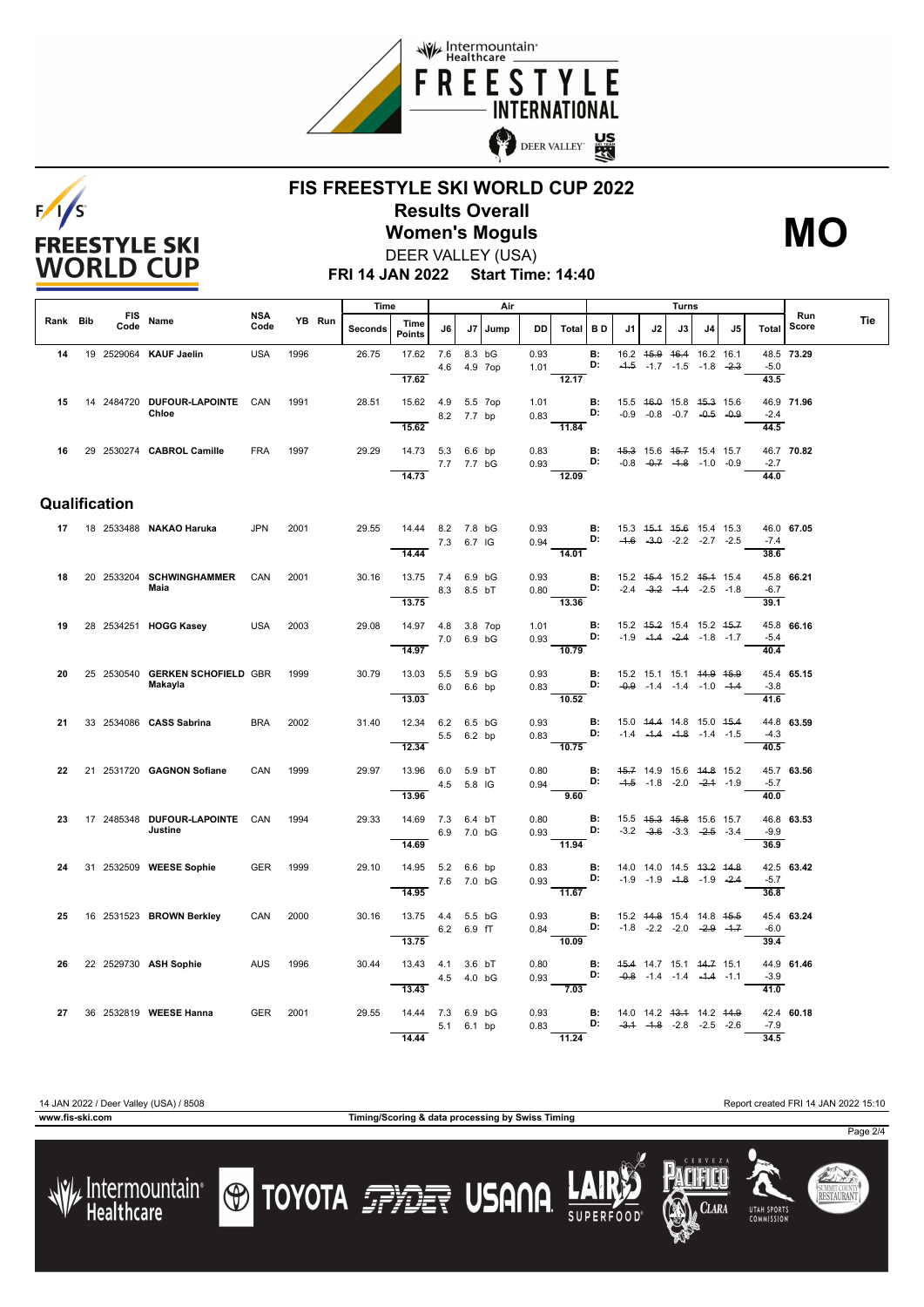



# **FIS FREESTYLE SKI WORLD CUP 2022 Results Overall Women's Moguls MO**



**FRI 14 JAN 2022 Start Time: 14:40** DEER VALLEY (USA)

|          |                    |                                       |                    |      |        | Time    |                       |            |                  | Air  |              |          |          |                |                                                                    | Turns                       |                |              |         |              |     |
|----------|--------------------|---------------------------------------|--------------------|------|--------|---------|-----------------------|------------|------------------|------|--------------|----------|----------|----------------|--------------------------------------------------------------------|-----------------------------|----------------|--------------|---------|--------------|-----|
| Rank Bib | <b>FIS</b><br>Code | Name                                  | <b>NSA</b><br>Code |      | YB Run | Seconds | Time<br><b>Points</b> | J6         | J7               | Jump | DD           | Total BD |          | J <sub>1</sub> | J2                                                                 | J3                          | J <sub>4</sub> | J5           | Total   | Run<br>Score | Tie |
| 28       |                    | 23 2532085 AMRENOVA Ayaulym KAZ       |                    | 2001 |        | 30.09   | 13.83                 | 6.8<br>7.4 | 5.9 bp<br>7.6 bG |      | 0.83<br>0.93 |          | В:<br>D: | $-4.4$         | 43.7 45.4 14.3 14.6 14.7<br>$-3.4$                                 | $-2.8$                      | $-3.9$         | $-2.7$       | $-10.1$ | 43.6 59.56   |     |
|          |                    |                                       |                    |      |        |         | 13.83                 |            |                  |      |              | 12.23    |          |                |                                                                    |                             |                |              | 33.5    |              |     |
| 29       |                    | 38 2527373 HIMBURY Madii              | <b>AUS</b>         | 1994 |        | 33.56   | 9.89                  | 5.2<br>3.3 | 6.5 bT<br>2.9 bG |      | 0.80<br>0.93 |          | В:<br>D: |                | 13.8 13.6 44.0 13.7 42.5<br>$-0.9$ $-1.7$ $-3.4$ $-1.8$ $-2.8$     |                             |                |              | $-6.3$  | 41.1 52.24   |     |
|          |                    |                                       |                    |      |        |         | 9.89                  |            |                  |      |              | 7.55     |          |                |                                                                    |                             |                |              | 34.8    |              |     |
| 30       |                    | 32 2532844 HOGG Madison               | <b>USA</b>         | 2001 |        | 31.20   | 12.57                 | 4.5<br>5.2 | 5.1 bp<br>4.6 bG |      | 0.83<br>0.93 |          | В:<br>D: | $-4.5$         | 14.8 14.6 <del>15.1 13.4</del> 14.4                                | $-4.0$ $-3.4$ $-4.4$ $-5.9$ |                |              | $-12.9$ | 43.8 52.00   |     |
|          |                    |                                       |                    |      |        |         | 12.57                 |            |                  |      |              | 8.53     |          |                |                                                                    |                             |                |              | 30.9    |              |     |
| 31       |                    | 35 2528169 GASPARINI Nicole           | SUI                | 1997 |        | 32.09   | 11.55                 | 6.2        | 5.2 bT           |      | 0.80         |          | В:<br>D: | $-3.4$         | 45.0 43.3 13.5 14.0 14.2                                           | $-3.1$ $-4.8$               | $-3.8 - 4.2$   |              | $-11.4$ | 41.7 49.99   |     |
|          |                    |                                       |                    |      |        |         | 11.55                 | 3.7        | 4.0 bG           |      | 0.93         | 8.14     |          |                |                                                                    |                             |                |              | 30.3    |              |     |
| 32       | 30 2530539         | <b>GERKEN SCHOFIELD GBR</b><br>Leonie |                    | 1998 |        | 33.05   | 10.46                 | 0.0        | 0.0 NJ<br>5.9 bG |      | 0.00         |          | В:<br>D: |                | 14.0 13.7 <del>14.3</del> <del>12.9</del> 14.2<br>$-6.6 -5.6 -4.6$ |                             | $-8.6$ $-4.3$  |              | $-16.8$ | 41.9 41.13   |     |
|          |                    |                                       |                    |      |        |         | 10.46                 | 6.1        |                  |      | 0.93         | 5.57     |          |                |                                                                    |                             |                |              | 25.1    |              |     |
| 33       |                    | 27 2530097 RAMSAUER Katharina AUT     |                    | 1995 |        | 33.61   | 9.83                  | 5.5<br>3.7 | 4.9 bT<br>5.5 bG |      | 0.80<br>0.93 |          | В:<br>D: | $-5.0$         | 11.5 40.8 11.8 12.6 43.7<br>$-4.1$                                 | $-4.6$                      |                | $-5.5 - 4.2$ | $-13.8$ | 35.9 40.36   |     |
|          |                    |                                       |                    |      |        |         | 9.83                  |            |                  |      |              | 8.43     |          |                |                                                                    |                             |                |              | 22.1    |              |     |
| 34       |                    | 37 2531939 NUNN Skyler                | <b>GBR</b>         | 1999 |        | 33.77   | 9.65                  | 4.2        | 4.9 bG           |      | 0.93         |          | В:<br>D: |                | 13.2 42.5 12.5 13.9 44.3<br>$-8.6$ $-8.0$ $-8.2$ $-40.2$ $-5.2$    |                             |                |              | $-24.8$ | 39.6 32.94   |     |
|          |                    |                                       |                    |      |        |         | 9.65                  | 4.8        | 5.5 bp           |      | 0.83         | 8.49     |          |                |                                                                    |                             |                |              | 14.8    |              |     |
|          |                    | 39 2534866 KARIOTIS Kylie             | <b>USA</b>         | 2004 |        |         |                       |            |                  |      |              |          |          |                |                                                                    |                             |                |              |         | <b>DNF</b>   |     |
|          |                    |                                       |                    |      |        |         |                       |            |                  |      |              |          |          |                |                                                                    |                             |                |              |         |              |     |
|          |                    | 12 2484307 GALYSHEVA Yuliya           | KAZ                | 1992 |        |         |                       |            |                  |      |              |          |          |                |                                                                    |                             |                |              |         | <b>DNS</b>   |     |

| ۰. | ł<br>$\sim$ |  |
|----|-------------|--|
|    |             |  |

| Jury                          |                      |            | <b>Technical Data</b> |                               |            |
|-------------------------------|----------------------|------------|-----------------------|-------------------------------|------------|
| <b>FIS Technical Delegate</b> | <b>VIDOVIC Roman</b> | <b>SLO</b> | <b>Course Name</b>    | Champion                      |            |
| <b>Head Judge</b>             | ORSATTI Alberto      | <b>ITA</b> | Length                | 248m                          |            |
| <b>Chief of Competition</b>   | ROTERMUND Konrad     | USA        | Course / Gate Width   | 20.0m / 11.0m                 |            |
| <b>Officials</b>              |                      |            | Gradient              | $28^{\circ}$                  |            |
| <b>FIS Race Director</b>      | RINALDI Andrea       | <b>FIS</b> | Pace Time             | 28.18                         |            |
| <b>Chief of Course</b>        | <b>SCHIRMAN Nat</b>  | USA        | Judges                |                               |            |
|                               |                      |            | Judge 1 (Turns)       | <b>TANAKA SUNDEKVIST Tina</b> | <b>JPN</b> |
|                               |                      |            | Judge 2 (Turns)       | <b>CLOT Monique</b>           | SUI        |
|                               |                      |            | Judge 3 (Turns)       | KIKAJON Pär-Magnus            | <b>SWE</b> |
|                               |                      |            | Judge 4 (Turns)       | <b>KOHLY Marion</b>           | <b>FRA</b> |
|                               |                      |            | Judge 5 (Turns)       | <b>KLANCAR Marko</b>          | <b>SLO</b> |
|                               |                      |            | Judge 6 (Air)         | YAKHEEV Anatoly               | <b>RUS</b> |
|                               |                      |            | Judge 7 (Air)         | <b>SEARCH Chuck</b>           | USA        |